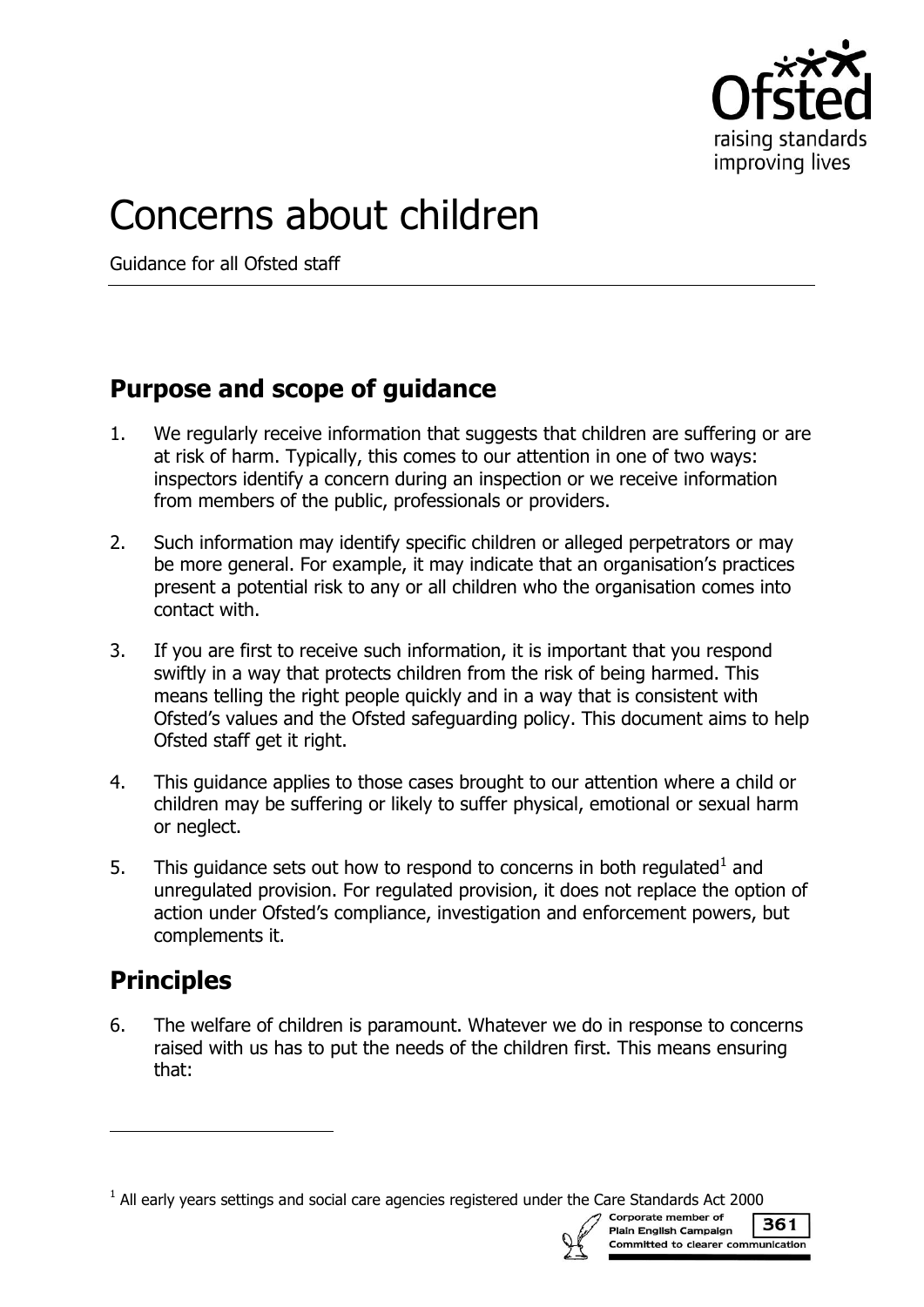

- $\blacksquare$  the relevant agencies take appropriate action necessary to protect any children who might be at risk
- Ofsted takes any necessary compliance action to support the protection of children's welfare
- **n** any actions taken support future improvements in safeguarding arrangements by the providers we inspect and regulate.
- 7. Ofsted has no legal power to investigate individual safeguarding cases where children are in need of protection and we must not do so. This does not mean that we should ignore concerns. On the contrary, we must respond by ensuring that the right people or bodies know about these concerns so that they can take appropriate action.
- 8. When passing such information to outside bodies, we must act in accordance with the Data Protection Act and other relevant legislation and case law. We must take every step possible to ensure that we protect the confidentiality of children, adults and those who contact us where they request it. However, in some limited circumstances, we are required to share such information and we will discuss this with the referrer if we consider it to be the case.
- 9. Make sure you clearly record and retain any information you receive and any action you take. Include any dates and times, and the identity of the referrer unless they choose to remain anonymous.
- 10. Clearly record, and retain, any management decisions and the reasons for them, including for a decision to take no action. Information must be recorded on the system that inspectors will access in the future before a visit or inspection. This will be Officebase as this is rolled out across each remit and, in the interim, in legacy record systems such as RSA (early years) and ITS (schools and further education).

#### **How should we respond?**

- 11. If you receive information that suggests that a child or children are suffering or at risk of harm, try to get and record as much detail as possible. This could include dates of incidents, names, dates of birth and addresses of children, names of establishments, names of alleged perpetrators and who else the person contacting us has told and what the response was.
- 12. If you received the information by letter or email, consider contacting the referrer to get more information, but only if there is not enough information to take any action.
- 13. Discuss whether to do so with your line manager and agree how to respond. You must ensure a written record of this decision is made.
- 14. Next steps will vary according to the circumstances and concerns.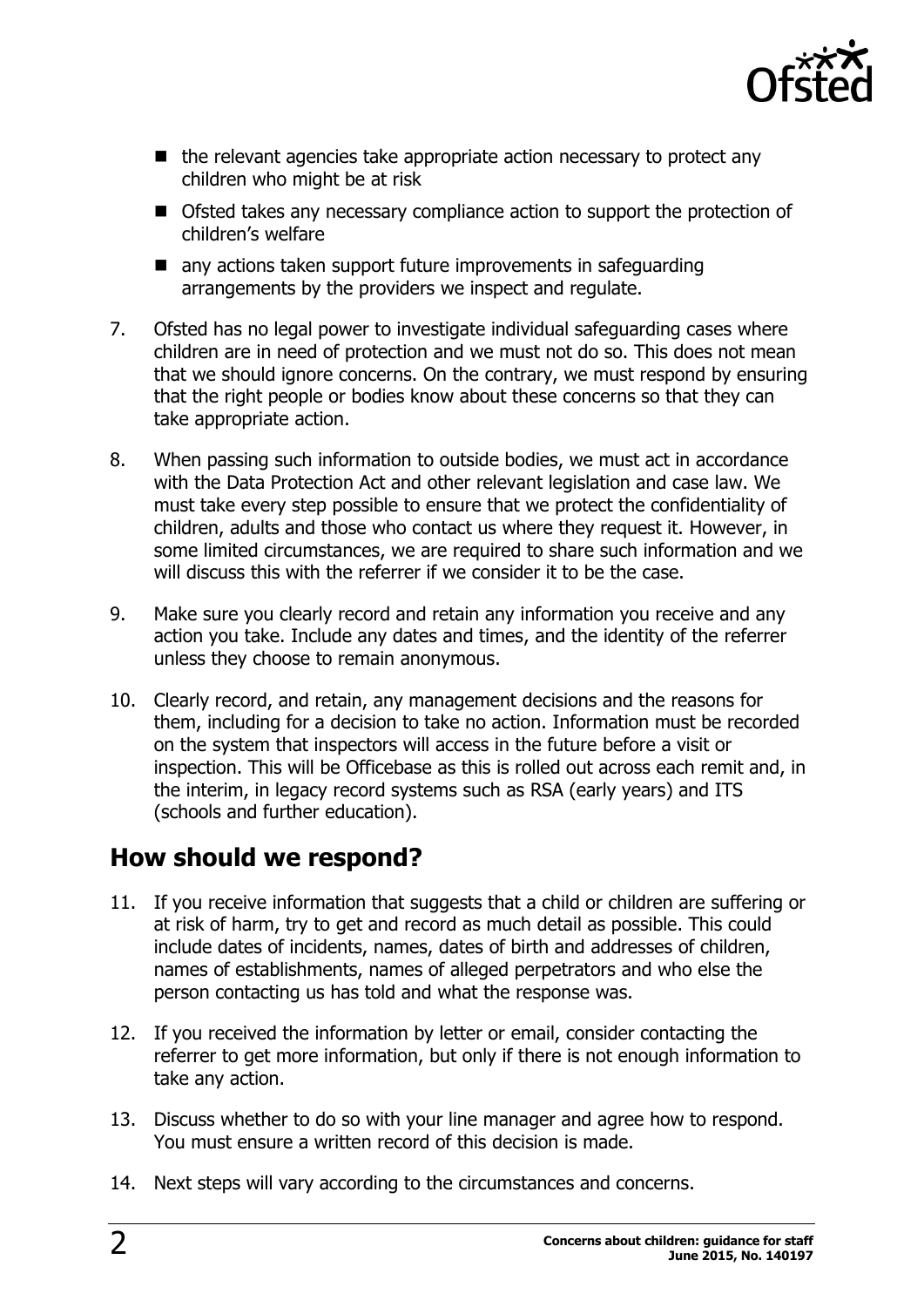

- 15. You should respond in one or more of four ways:
	- make an urgent referral to children's social care in the relevant local authority
	- make a referral to the relevant designated officer or equivalent
	- contact the head of the agency concerned if there is no suggestion that they are implicated in causing harm and there is no suggestion in the information received that they have failed to take action
	- write to the office of the relevant Director of Children's Services (DCS).

#### **Cases to refer urgently to children's social care in the local authority**

- 16. Whoever receives the information should agree with their line manager who the most appropriate person is to make the referral. In all instances, this should not create any unnecessary delay in sharing the information.
- 17. You should refer the case immediately to children's social care where there is a potential of immediate risk to a child or children or there is risk presented by a family member or other person not in a formal position of trust.
- 18. Examples could include allegations that a child is:
	- $\blacksquare$  living with someone who has a history of harming children
	- **being neglected**
	- at risk of physical abuse
	- $\blacksquare$  living in a household where there is domestic abuse.
- 19. It also includes child-on-child sexual abuse and potential grooming of children (including those aged 16–18) by other children or adults for sexual exploitation.
- 20. If a child has provided the information to Ofsted directly, follow the principles and practices set out in Ofsted's mandatory child protection training. Listen carefully to the child, avoid asking questions other than for clarification and avoid promises of confidentiality. Make notes of the conversation during or as soon as possible afterwards and retain these.
- 21. Refer the case to the relevant local authority by telephone and follow up by email to a secure email address. If the local authority cannot provide a secure address, make sure any information you email is anonymised and provide personal details during the phone call.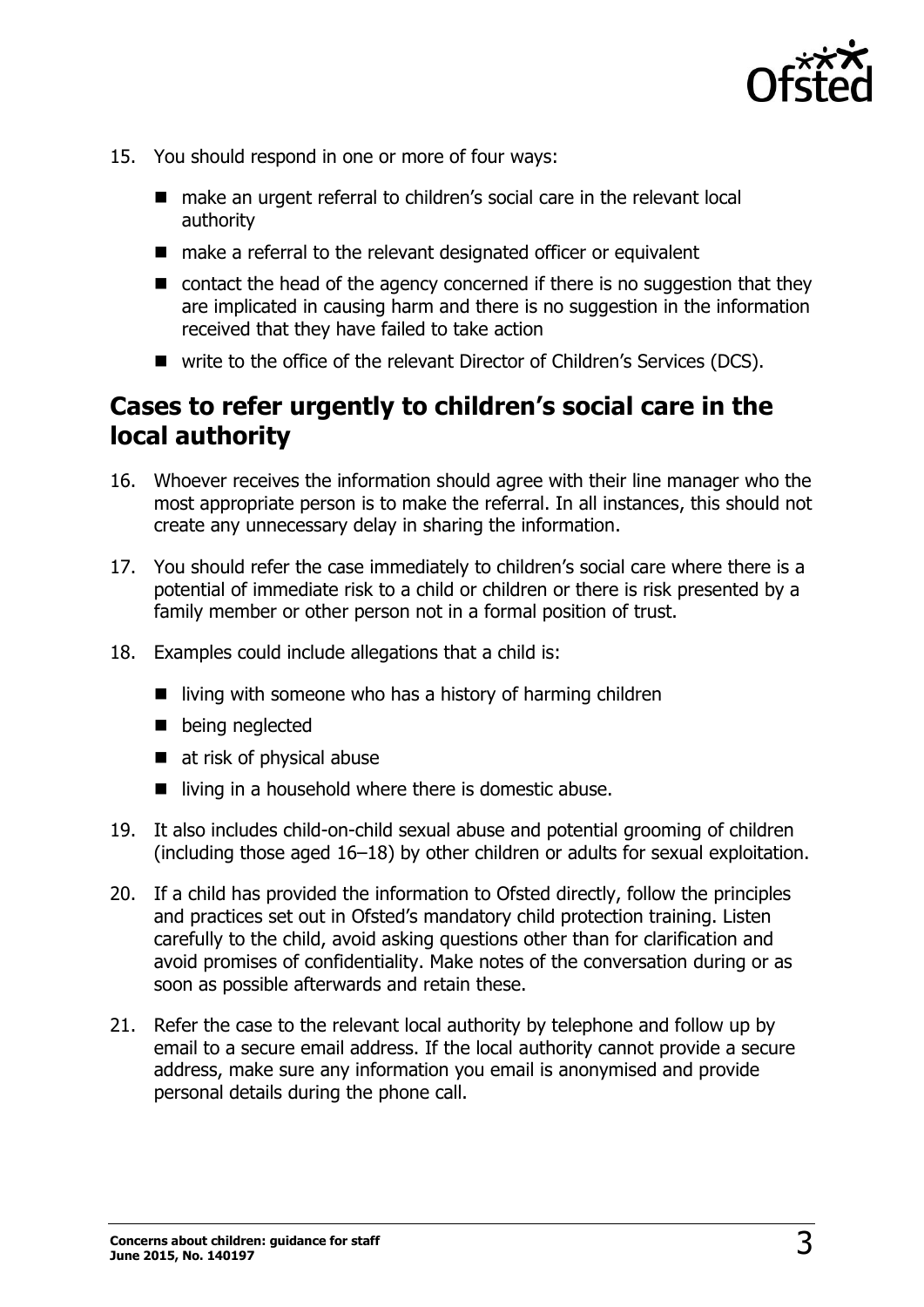

# **Cases to refer to the designated officer<sup>2</sup>**

- 22. The referral in these cases should be made by the Applications, Regulatory and Contact team (ARC) (non-regulated settings) or the linked regulatory or compliance inspector (regulated settings).
- 23. Only refer cases to the designated officer where there are allegations of harm or possible harm caused by a person in a position of trust. This includes those in paid roles such as teachers, nurses, residential care workers, foster carers and ministers of religion. It also includes those holding voluntary positions such as sports coaches and voluntary youth group leaders.
- 24. Such allegations may be about harm to specific children or to children in general that the person in a position of trust may come into contact with. Examples include: allegations that a nursery worker has hit a child, a sports coach has been found to possess child pornography or a residential care worker has used excessive force in restraining a child.
- 25. Refer to the designated officer immediately by telephone, followed by an email to a secure email address. If the local authority cannot provide a secure address, make sure any information you email is anonymised and provide personal details during the phone call.
- 26. If it is not clear whether the case meets the criteria for a designated officer referral, discuss it with the designated officer by telephone to agree a course of action.
- 27. Where the concern is about regulated provision, consider with the designated officer how to align actions to ensure that any subsequent investigation is not compromised. This will include where Ofsted has linked settings with both regulated and unregulated provision, such as non-maintained residential special schools - the non-maintained school is an unregulated setting but the residential special school, also registered as a children's home is regulated.

# **Cases to refer to the office of the DCS**

28. Any information that suggests that a child or children may be suffering or at risk of harm, but that does not fit the above categories should be referred to the DCS. This approach will also apply where we want to escalate something where we have not had a satisfactory response from either the designated officer or social care duty team.

 $\overline{a}$ 

 $^2$  This role was previously known as the Local Authority Designated Officer (LADO). Working Together 2015 now states that local authorities should have designated a particular officer, or team of officers to be involved in the management and oversight of allegations against people that work with children.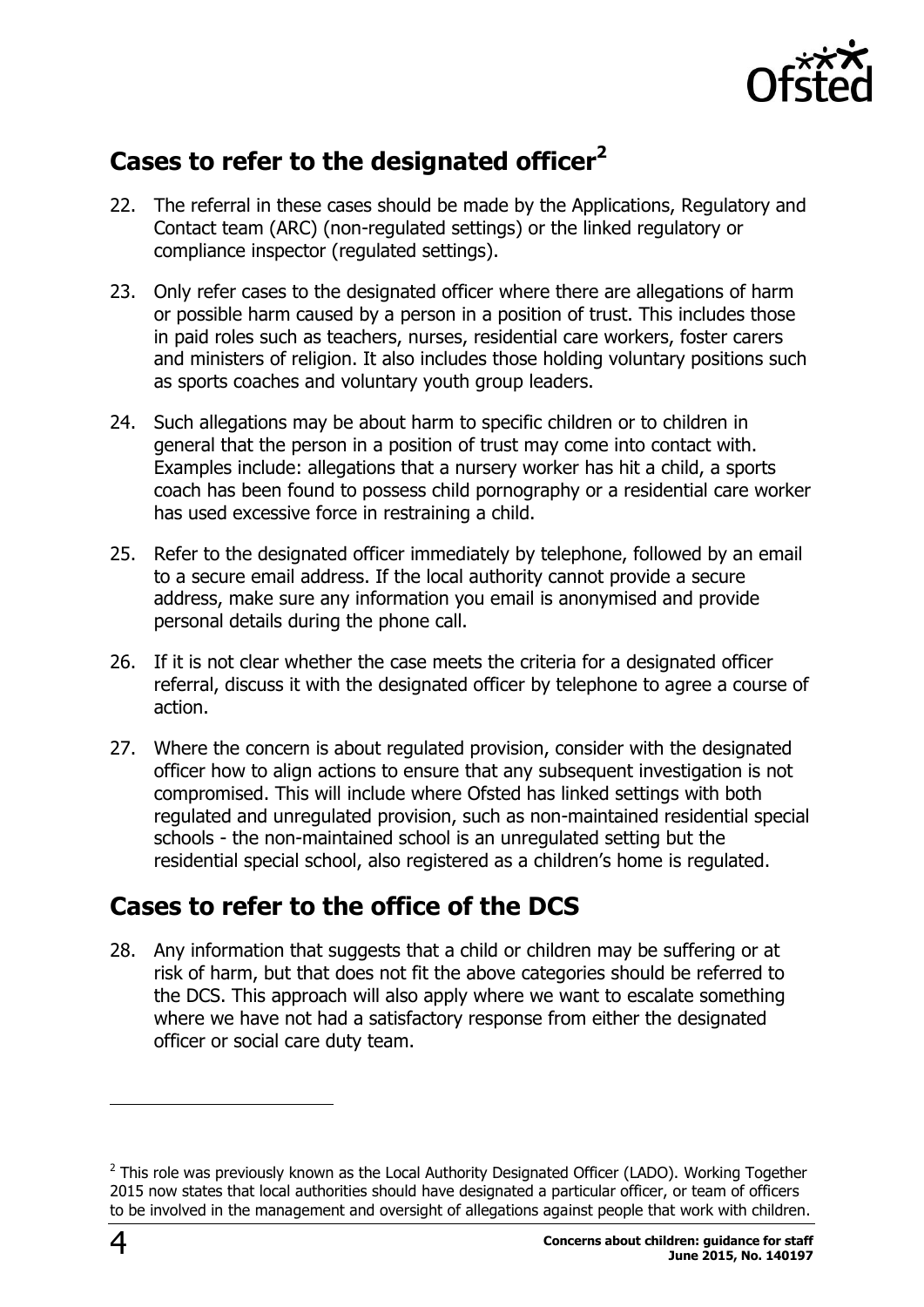

- 29. This is likely to apply to cases in non-regulated provision only, including schools and further education colleges. For regulated provision, staff should progress concerns through our compliance, investigation and enforcement staff.
- 30. In most cases, you should check with the complainant whether they have raised their concerns with the head of the school or agency concerned. If they have not, you should encourage them to do so unless the head is implicated. If they have approached the head and feel that nothing has changed, you may choose to write to the DCS about the matter. The decision to take this step should be made by the Regional Director or delegated Senior HMI. The matter should be passed to the relevant Regional Director. The types of case that may fall into this category are the same as those listed in paragraph 29.

## **Whistleblowing**

- 31. Cases to refer to the DCS also include 'whistle-blowing' concerns about systemic weaknesses in a local authority children's social care services, for example allegations that referrals of children are not properly assessed, that child protection investigations are not carried out properly or that there is weak management oversight. These matters should be dealt with by the cross-remit whistle-blowing team within ARC, in line with their standard operating procedures.
- 32. This category does not include other complaints about agencies where there is no suggestion of children being harmed or at risk of harm.
- 33. Email these sorts of concerns to the DCS with a clear subject heading that enables swift transmission to the most appropriate person. Examples include 'For the attention of the anti-bullying lead'.
- 34. If the local authority cannot provide a secure address, send only anonymised information by email and provide personal details by telephone.

## **Cases that don't fit the above categories**

- 35. You may decide to deal with some types of information by encouraging the complainant to approach the head of the establishment that they have concerns about, if they have not already done so. If they have, and feel they have not had an adequate response, you may choose to contact the head yourself. This would only be where the head is not implicated in the concerns in any way and the matter does not fit into those categories that should be referred to the local authority children's social care services or the designated officer.
- 36. Examples may include: complaints from parents that their child is being physically or psychologically bullied by fellow pupils (including cyber-bullying), that a teacher shouts regularly, causing children to become distressed, or that behaviour management approaches in a school are causing emotional harm.